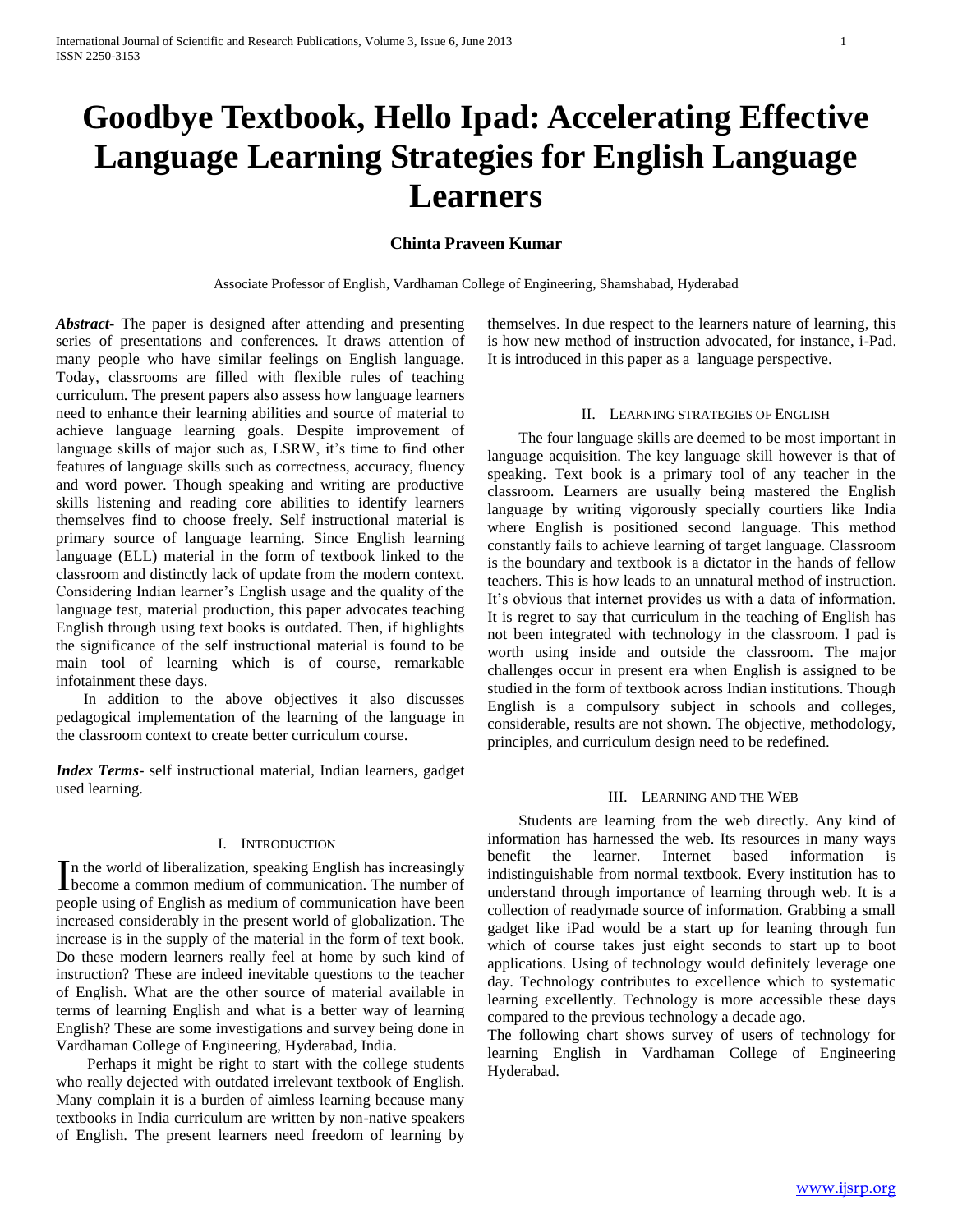

 The above chart displays percentage of students using technology from 2000 through 2013.

 Students and their learning styles are different today because of easy access to information. The combination of teaching and widespread access to internet would better equip to capture information. The world moved from a dial up network to a broadband network and it has further moved to a cloud-based administrative dashboard. The ubiquity of web source information is absolutely congruous with current trends of teaching, especially with ELLs. Links have now become a major part of any information. There are obvious ways now that learners access and use information in the relevant context. Most often learners enjoy variety of information that has been presented in different approach.

### IV. ROLE OF IPAD IN ELL'S PROGRESS

 The advent of iPad has given learners freedom of listening, recording, reading text online, referring other sources, and most importantly looking up thesaurus-dictionary, writing mock as tests, sharing information so on and so forth. The learner has to build up sense of responsibility for his own work because craftsmanship comes through constant practice; the learner shall also have a sense of growing in the language. The usual role textbook centered classroom precisely do the same work at the same time however, language comes through emotional involvement rather than logical thinking apparently. iPad has created a platform for learners to record their voice, check pronunciation, and listen to native speaking feature audio files which can constantly played and replayed several times to estimate evaluation of progress in fluency, pronunciation, and intonation in their recorded speech. The real teacher can help the learner by providing parallel lines of learning with self exploration. The simple dramatization of language classroom would not provide any opportunity of real learning with lively experience with such gadget like iPad. Learners share their emotions and experiences with their friends imitating language syntax of native speakers' sentence pattern instantly. This is would them self explanatory for language exploration by group dynamics of learning through sharing. The major and simplest aid in the classroom is the blackboard, yet many English teachers seldom use it except for writing vocabulary. The modern electronic gadget like iPad making people pocket-ready intelligent speaker. A good deal of the language is still beyond classroom or textbooks. Learners will witness the situation and accordingly this may create an opportunity to grasp language with right expression. The same situation can b played frequently so that learners would identify themselves with corresponding events and practice with feature plays of electronic gadget.

 The following brief introduction to iPad Applications for ELL with due respect and courtesy Sandra Pires - E-Guide, L.Estrada and H.Parris-Fitzpatrick

| Icon          | <b>App Title</b>          | <b>App Description</b>                                                                                                                                                                  |
|---------------|---------------------------|-----------------------------------------------------------------------------------------------------------------------------------------------------------------------------------------|
|               |                           |                                                                                                                                                                                         |
|               | iBooks                    | iBooks includes the iBookstore, where you can download for free as well as purchase books.<br>Features include bookmarking, highlighting, annotating, and speak selection               |
|               | Bamboo Pape               | Bamboo Paper provides you with the ability to create virtual notebooks and share your ideas<br>visually with handwritten notes, sketches or doodles.                                    |
| <b>DRAGON</b> | <b>Dragon Dictation</b>   | Dragon Dictation is an easy-to-use voice recognition application that allows you to speak and<br>instantly see your text.                                                               |
| <u>aman</u>   | <b>Explain Everything</b> | Explain Everything is a design tool that lets you annotate, animate, and narrate explanations<br>and presentations. Create interactive lessons, activities, assessments, and tutorials. |
|               | iBrainstorm               | iBrainstorm is a multi-device collaboration tool that gives up to four people the ability to<br>create ideas on their iPhones and flick them over to the iPad.                          |
|               | Speak It!                 | Speak It! provides advanced text to speech with multitasking features.                                                                                                                  |
|               | ePub Bud                  | ePub Bud is a clearing house for eBooks, but also offers you the ability to write or digitize<br>your own books.                                                                        |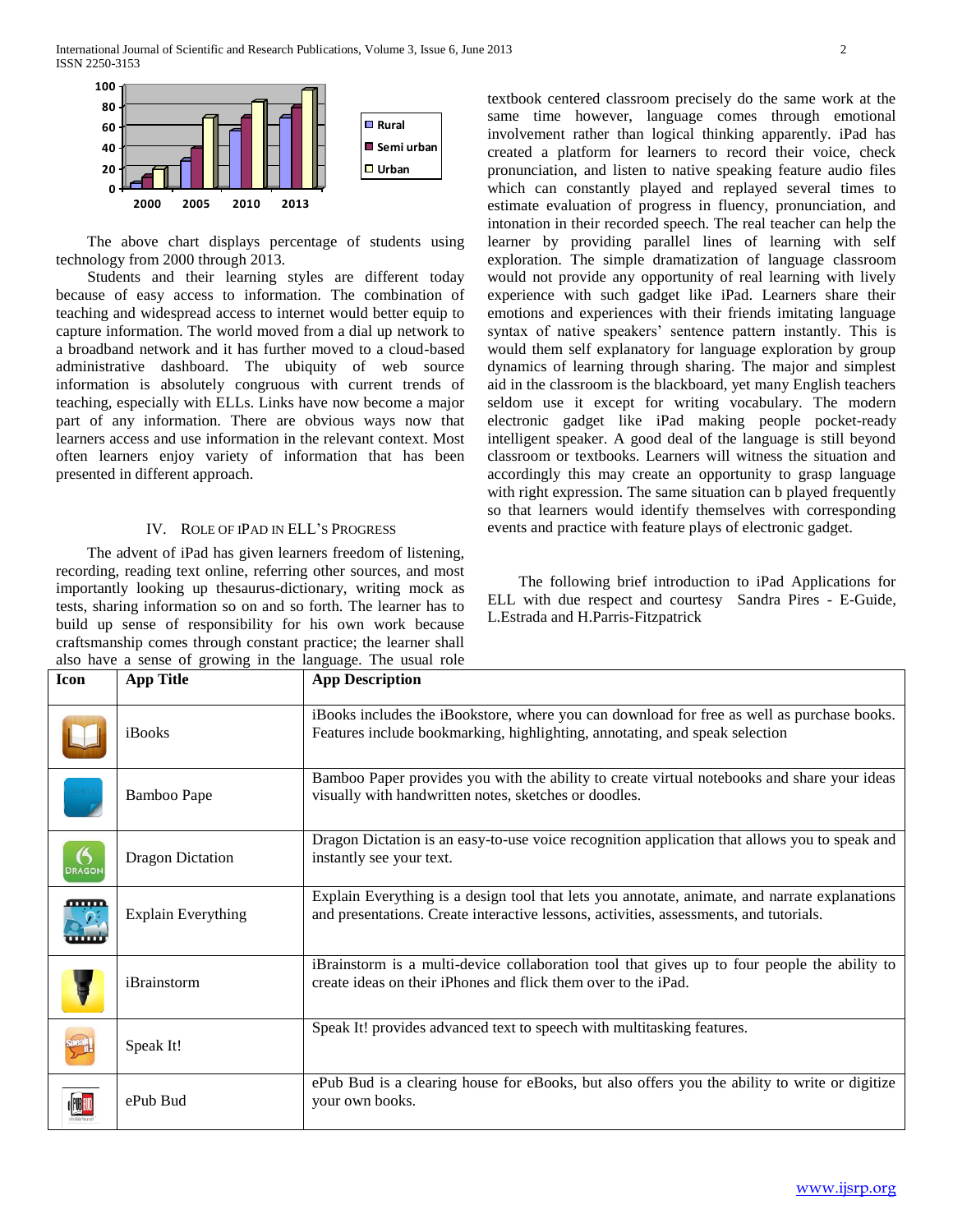|            | Google Translate                                              | Translate words and phrases between more than 60 languages using Google translate for IOS.<br>Speak your phrases and hear the corresponding translations                                                                                   |
|------------|---------------------------------------------------------------|--------------------------------------------------------------------------------------------------------------------------------------------------------------------------------------------------------------------------------------------|
|            | itranslate                                                    | iTranslate translates words and whole words in sentences in 52 languages, and use text to<br>speech with 43 voices in 16 languages.                                                                                                        |
| $\bigcirc$ | <b>SAT Vocabulary</b><br>Visuals and Audios by<br>Vocab Ahead | SAT Vocabulary Visuals and Audios includes unique illustrations for thousands of SAT<br>words and explains their meanings using audios from professional narrators. Translate words<br>in Spanish, French, Chinese and 50 other languages. |
|            | Word A Day Visuals and<br>Audio byVocabAhead                  | Word A Day Visuals and Audios increases knowledge of vocabulary through humorous<br>words, images and audio for each word.                                                                                                                 |
|            | World Atlas                                                   | National Geographic World Atlas HD provides users with high resolution, press-ready<br>images. (HD by National Geographic)                                                                                                                 |
|            | Dictionary.com                                                | Dictionary.com delivers trusted reference content from Dictionary.com and Thesaurus.com.<br>No internet connection is needed to search words.                                                                                              |
| EasyBit    | EasyBib                                                       | EasyBib creates accurate MLA, APA, and Chicago style citations in seconds by scanning a<br>book bar code or by typing the name of the book.                                                                                                |
|            | Wordventure                                                   | Wordventure teaches students parts of speech while creating fun stories.                                                                                                                                                                   |

 English has become the powerful medium of communication for all social interaction and now that it is considered honourable excellence. As a part of quality teaching for ELL educational institutions in India have been looking into instructional practices with closer observation. But research is ended with survey; the real attention is yet to come, in comparison with advanced countries that just started using English to prosper quickly because their curriculum in all educational institution paid attention in the impact of learning with technique. Interest and curiously of learning the language is created by language itself because when people working in any organization and studying in any educational institution would rather find sophisticated lifestyle of some people who primarily use English as medium of communication with unknown people though English is not national language. It is foolish to think that English is for elite people. This stimulation has to be tapped immediately and learners to have be given proper channel to explore in language. What is the best approach to learn English Pronunciation, Vocabulary, and Fluency? People who do not understand modern techniques and facilities of language increasingly fail to achieve goals. There are 96% of graduate student community using gadget out of which hardly 48% are using gadget to help themselves finding ways to improve their English. (A survey conducted at Engineering Colleges in Hyderabad 2013) Institutions and teachers are not just enough to support major changes in the linguistic diversity of any country. Indeed, techniques to improve content words in the language because it is not just language that most often they struggle. Consequently the teacher is blamed as not being taught well. In this paper, the argument is constructed by laying the rules of ELL pattern of instructional practice.

# V. PEDAGOGICAL IMPLEMENTATION

 Use of internet source material in ESL classroom is no longer a new idea. The remarkable issue is that educators are now faced is how to efficiently integrate gadgets like iPad technology based informative machine into content based classroom pedagogy. The present survey based information is a review of iPad technology uses appropriate for ELL in content area classes. There are several methods, applications of iPad that address the appropriate integration of various programmes and activities that capture authentic, practical and meaningful representation of effective content for ELL. It is true to say that often students face difficulties in mastering English because a variety of cognitive and linguistic imbalance. However, the use of gadget would address some challenges shifting pedagogical instructions from so called methods to hands on experience tools will enhance teaching approach that makes a new strategy to ELLs' learning more successful. This could definitely remarkable achievement if introduced to undergraduate level of students because of their critical approach of usage, for example, reading online information in a language classroom, electronic devices would help their craftsmanship. Teacher can also assign a web-quest activity individually where learner discovers, explores, solves puzzles, and finds necessary information instantly. Technology-enriched material both text and mp3 files related to language allow ELL to explore in language competitively any time. All the electronically based activities will scaffold with learner's abilities reaching the target language acquisition effectively. Thus learners' autonomy has to be encourage by including pedagogical implementation of curriculum. Any judicious expertise will understand systematic